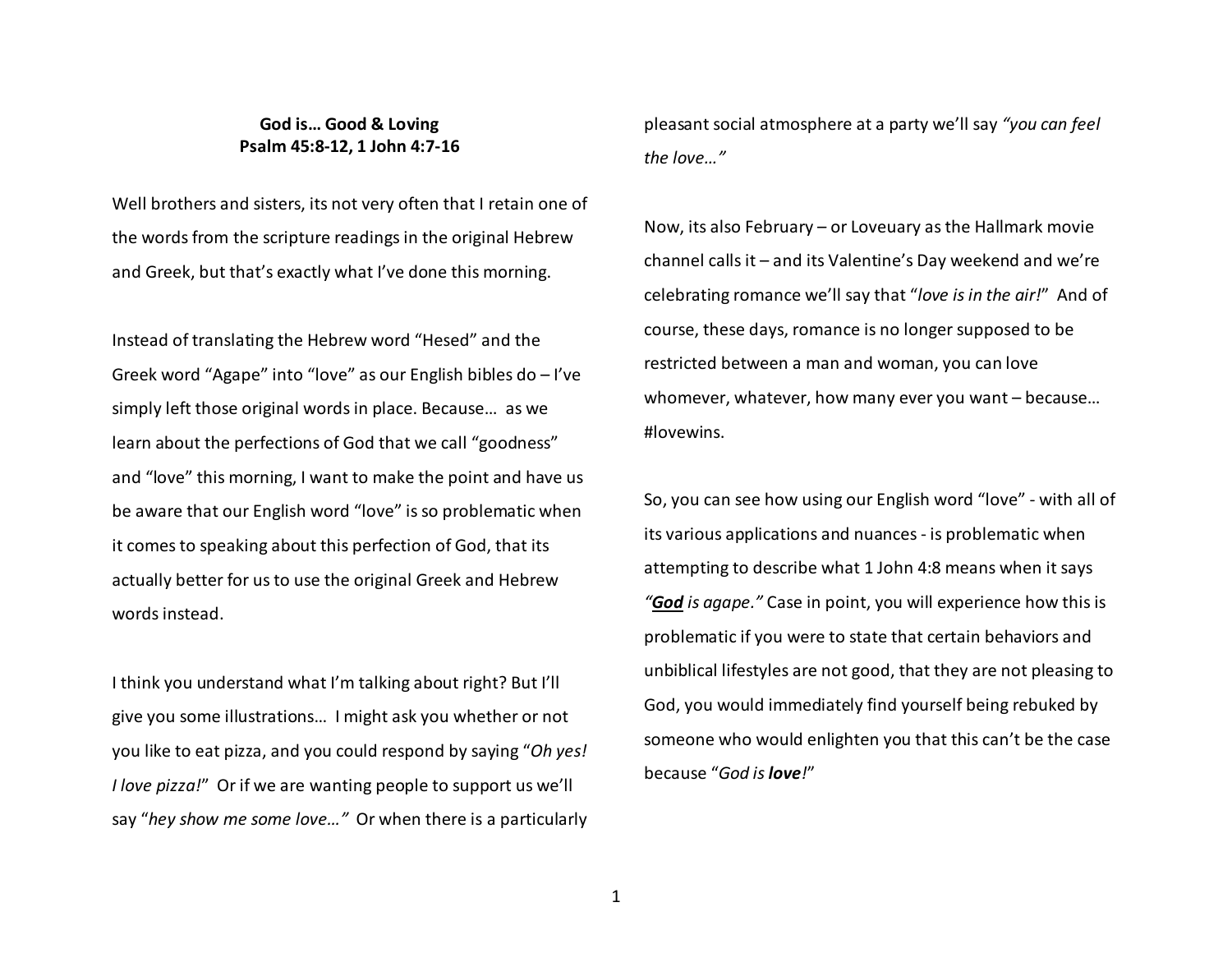Whenever this happens to me I usually post one of these memes as a response; *"What is Love?"* and this one from Princess Bride that says *"You keep on using that word… I do not think it means what you think it means!"* 

So, brothers and sisters, we have our work cut out for us this morning as we seek to grow in our understanding of God and what it means that He is agape, and also come to realize what applications and nuances we need to avoid reading into this, when we use the word "love" as the English translation.

Now, preaching on these perfections of God on Valentine's Day week-end was deliberate on my part – but I did not realize it was also going to coincide with Superbowl Sunday. And this is great, because it provides me with a terrific opportunity, not only to talk about love… but also about what it means be good…

I saw an add on Facebook the other day that said *"A friend of mine bought us two tickets for the Super Bowl. They are box seats, and include the roundtrip airfare and hotel* 

*accommodations. He didn't realize when he bought them that it was on the same day that he promised to take his girlfriend out to the mountains for a romantic Valentines Day trip and so he's no longer able to go… if you're interested and want to go instead of him…. Show up at the Lake Louise Fairmont Hotel, dinner reservation is at 4pm, wear a jacket and tie, and his girlfriend's name is Donna.* 

So this would not be a *good* boyfriend, because we would say this is not a loving thing to do to someone who is supposed to be a special person in your life and you have a special relationship with. This guy obviously "loves" football more than he loves his girlfriend… and that is not good. The good boyfriend would be giving away that ticket to the Super Bowl and sacrificing something valuable and important to show his girlfriend that she is even more important – because he loves her.

And its necessary to have these kinds of demonstrations of love, because as you ladies know, guys will pay attention to you and say that they love you, but that doesn't necessarily

2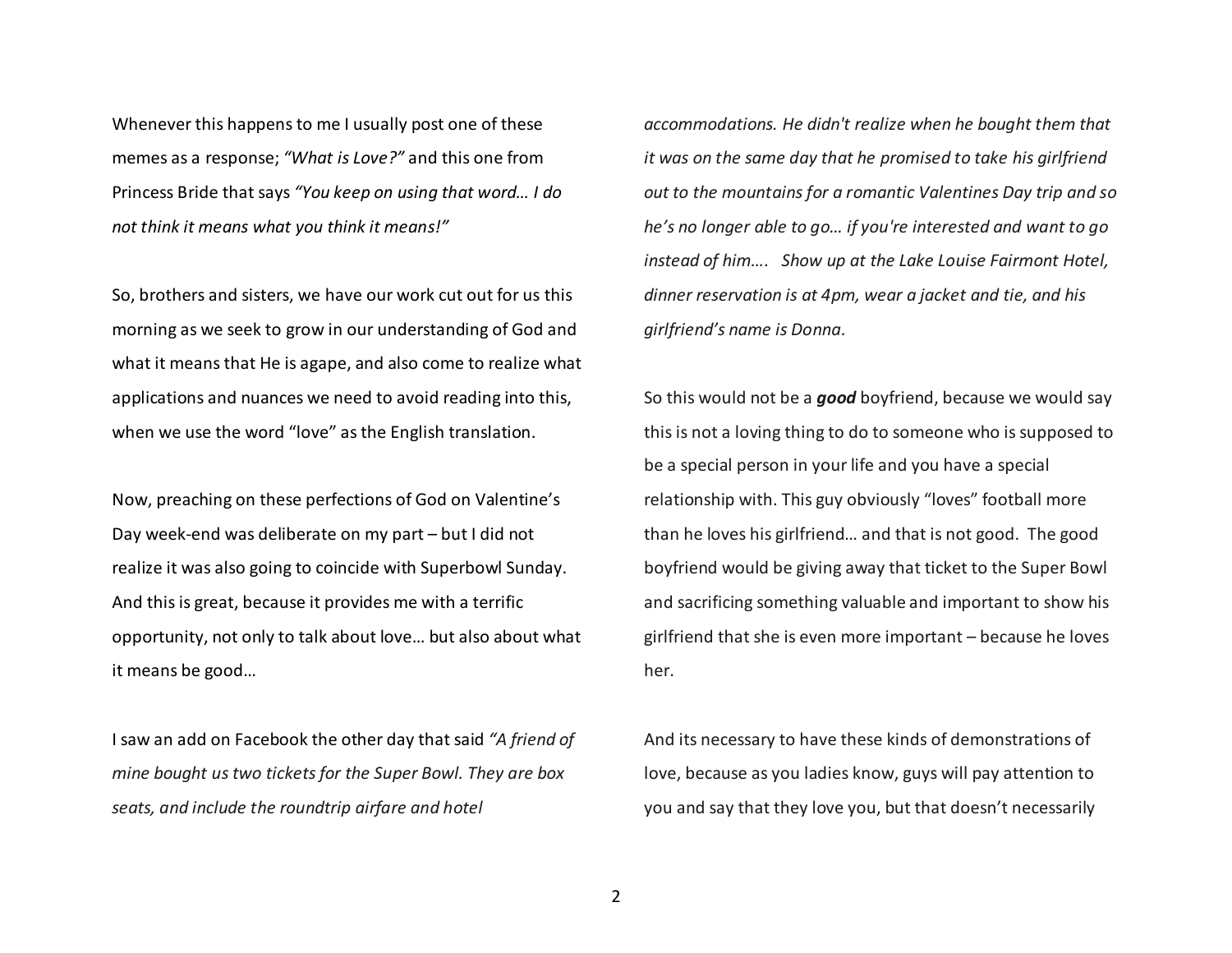mean they are good guys. But when they do something like sacrificing going to the Superbowl to spend a weekend with you, that's something which proves to you – he is a good guy.

He is who he says he is, he keeps his word, he is a person of integrity, what you see is what you get. He is not selfish and you can trust that he is not using you and that he cares for you, he is interested in you, he would protect you, and he wants to be around you and spend time with you. That's a good guy – and in many respects this is also what we mean when we say God is good.

God tells us a lot about Himself in the scripture, right? And God talks a big game about Himself … as He should, He is God after all – I mean who else can name themselves "I AM who I AM?" And the verses we read from Psalm 145 this morning describe God as gracious, compassionate, slow to anger, rich in lovingkindness. They state that God is good to ALL… that He has compassion on ALL that He has created, they say that God's kingdom has glory and that He has might.

Of course, this echoes how we heard God describe Himself to Moses last week in Ex 34:6-7 which also included forgiving wickedness, rebellion and sin… and in previous weeks we've heard the scriptures make other claims about God; Num 23:19 God does not lie, Ps 121:4 God doesn't sleep, Jer 32:27 nothing is too hard for God! And we could go on and on right?

The bible is full of amazing revelations about God and who He is… So, when it says that God is good, like it does in Ps 145:9, Ps 107:1 and Ps 34:8, we can conclude God is a **good** God… in the sense that everything He reveals to us about Himself is 100% true and that He is 100% consistent in who He is and in what He does and in how He relates to us.

God is not boasting about Himself, saying more about who He is than He can deliver. God does not make a good first impression but once you start to get to know Him you discover that He's not really what His online profile suggests… No - God is a **good** God.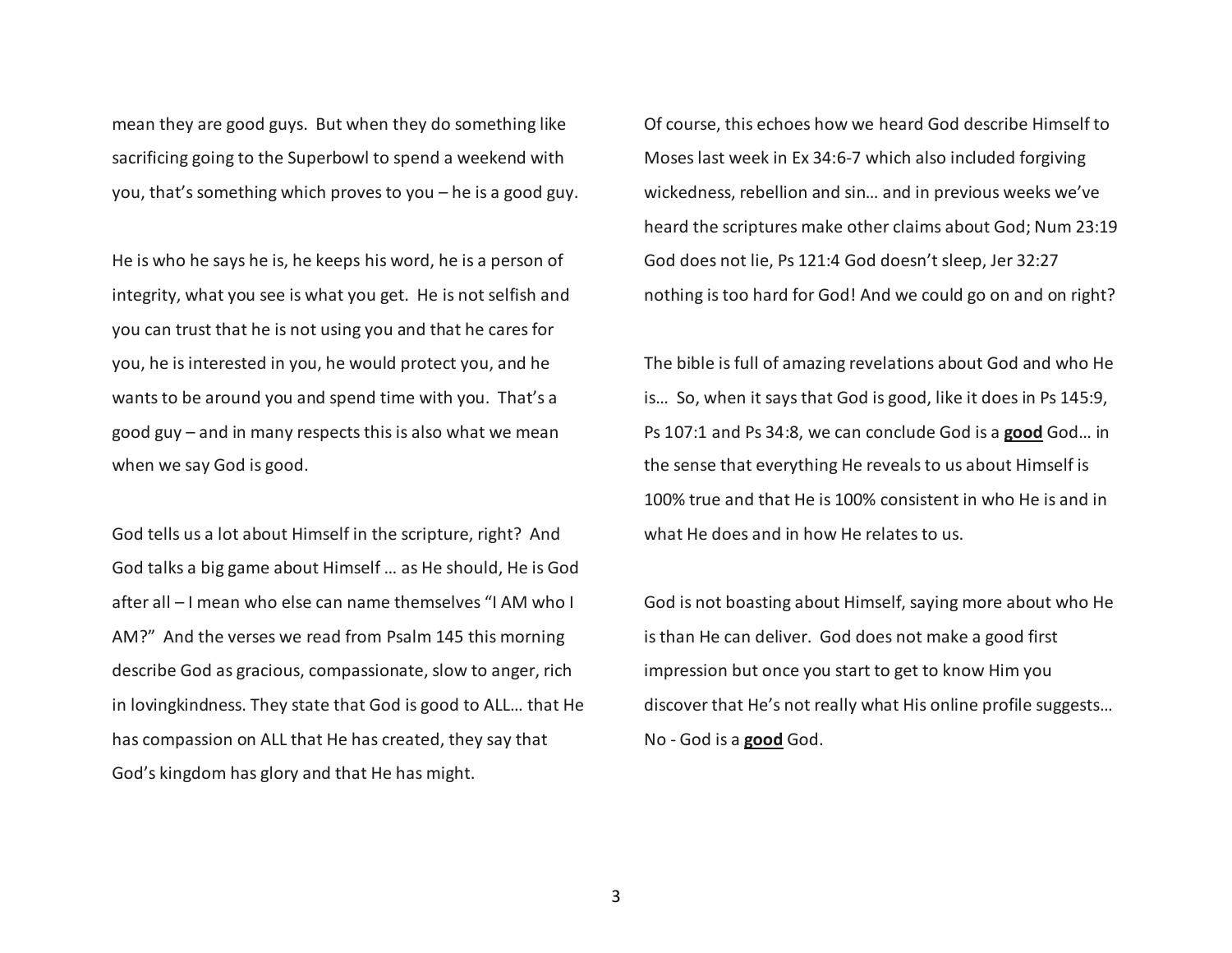And… God is a good God in that He is good at being God. So many verses in the bible speak about how God does a good job at being God over His creation; upholding it, ordering it, maintaining it, providing for it, giving a purpose to it and bringing it towards that final purpose.

Here are just a few examples; Psalm 145:15-16 *"The eyes of all look to you, and you give them their food at the proper time. You open your hand and satisfy the desires of every living thing."*

Acts 14:17 *"He has shown kindness by giving you rain from heaven and crops in their seasons; he provides you with plenty of food and fills your hearts with joy."*

Isaiah 14:24 *"The LORD Almighty has sworn, "Surely, as I have planned, so it will be, and as I have purposed, so it will happen."*

God is good at being God; this is what Deut 32:4 means when it says "*his works are perfect, and all his ways are just. A*

*faithful God who does no wrong, upright and just is he."* God is good because He is good at being God!

Now we run into a little bit of a problem here with God's goodness, and it's alluded to in Romans 11:34 when Paul says "*who has been God's counselor?*" Because the truth is brothers and sisters that there is no external standard by which we objectively determine that God is indeed good, both for His character and His competency.

Just as there is no external source from which God knows His knowledge and there is no external source from which God draws His power, there is no external standard to which God must conform in order to be good.

God is self-existing and uncreatedly infinite there is nothing beyond him - and all that we can know and understand as good… thus flows from Him, from within in His very being – He IS goodness in Himself. As 1 John 1:5 says *"God is light; in him there is no darkness at all."*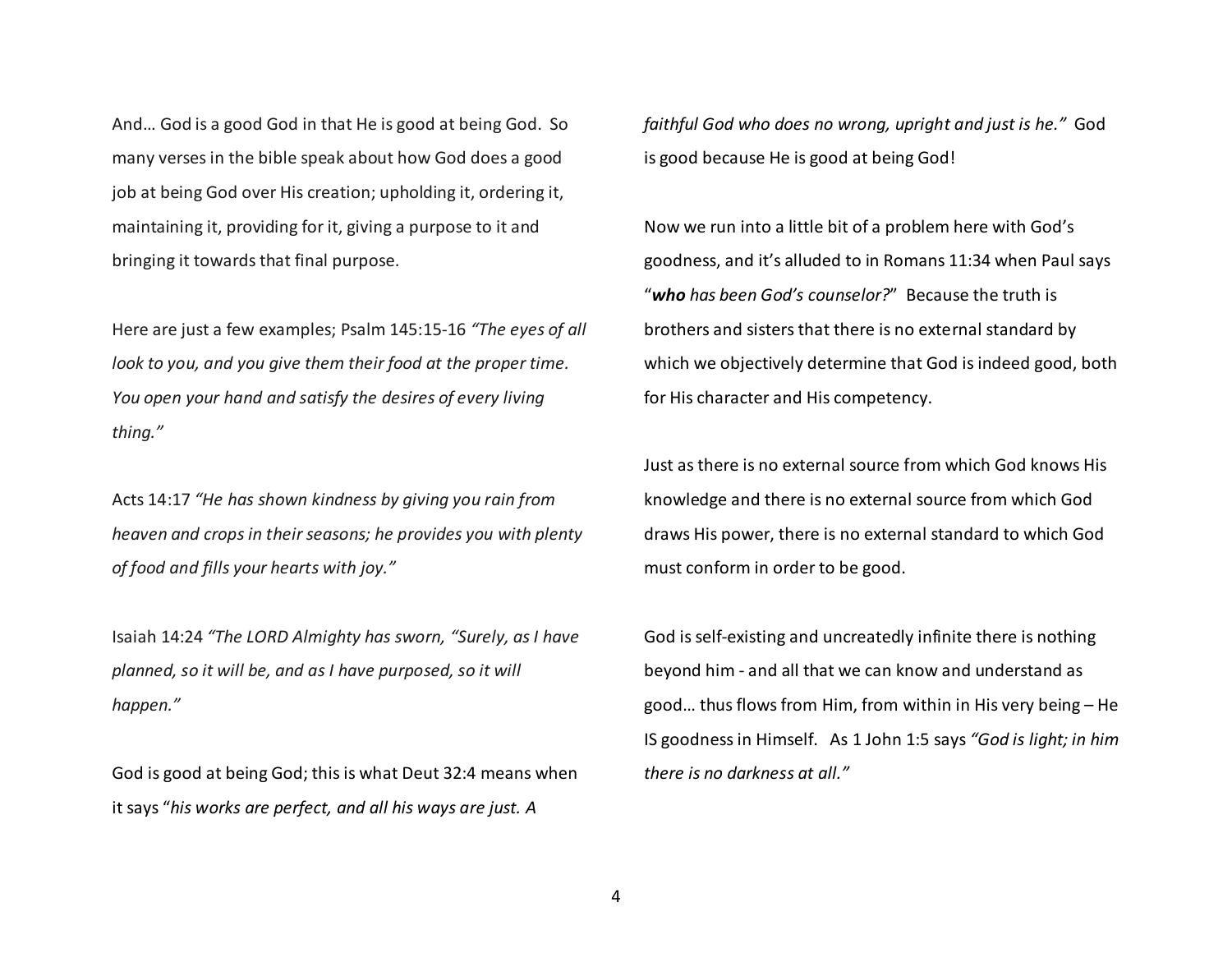The only means we have of determining that God is good is to accept that He says that He is, and take the goodness we experience in our lives and His creation as confirmation of it.

Thus, as long as things are going well in our lives, as long as things are going well in the world, it would appear to us that God is doing a good job and our experience of His benevolence confirms what He proclaims about Himself in the scripture to be true.

But I hope you can see how this can set us up for some challenges right? Satan certainly does, in Job 1:9-11 the devil challenges God on this matter saying *"Does Job fear God for nothing? Have you not put a hedge around him and his household and everything he has? You have blessed the work of his hands, so that his flocks and herds are spread throughout the land. But now stretch out your hand and strike everything he has, and he will surely curse you to your face."*

Satan is right – if things start to go wrong in our lives, or maybe we start to notice things going wrong in other people's live, or perhaps we study history and we become aware of how much tragedy and suffering have occurred in this world, of all the evil that has taken place, suddenly our experience and observation cannot fully confirm that God is a good God as He says He is.

God's goodness conflicts with what we are experiencing in life and we can't reconcile it… and if we do not begin to question God about our troubles, if we do not begin to blame Him and accuse Him of not being good, we will at least voice our doubts *"How can a good God allow evil and suffering to exist?"* 

The answer to that question brothers and sisters is simply that in God's infinite and all-knowing capacity as God, has determined that the way in which He has allowed evil and suffering to afflict His good creation and thus our individual lives… when it is all said and done… is going to bring the absolute most glory and honor to God for how He worked it all out and brought the ultimate good out of evil in the end.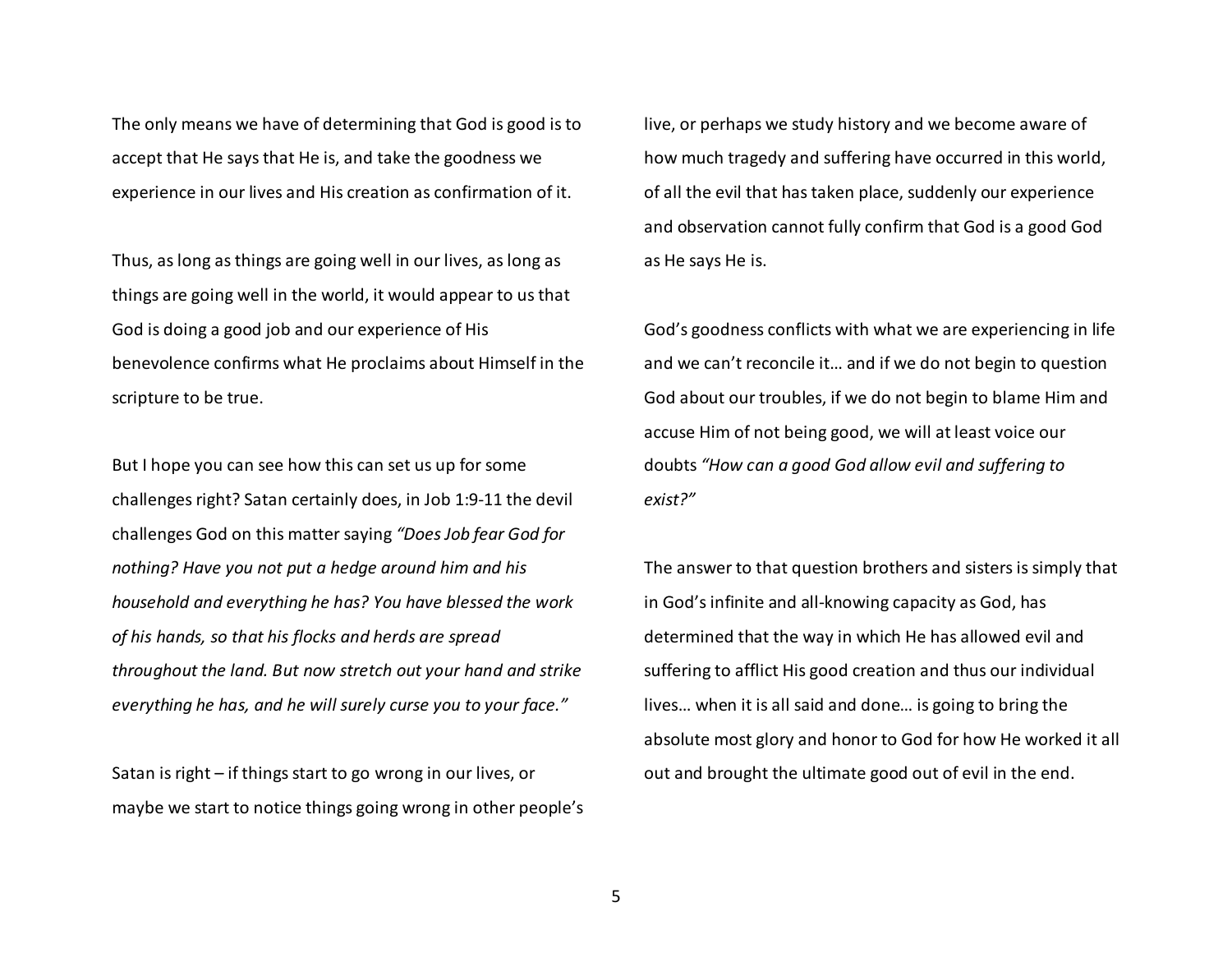So, the existence of evil, suffering, tragedies and trials in this world and in our lives do not in any way contradict God's goodness in His character or His proficiency of running the world.

They only enhance it because only a truly good God can bring all of this mess to a good end and do it in such a way - that we will praise Him and glorify Him for the rest of eternity for how wise and amazing and awesome it turned out.

So, perhaps its not quite accurate to say there is no standard to determine if God is good… I suppose the standard is all about God's glory and how much God will glorify Himself – that is what determines God's goodness in who He is, and how He is God over His creation.

So, we must trust the scripture's assurance to us that God's glorifying Himself in the end, will be so great and beyond imagining that His current goodness is beyond doubting, and passages such as Romans 8:18 confirm this for us. Paul says *"I*  *consider that our present sufferings are not worth comparing with the glory that will be revealed in us."*

Isn't that amazing – God's glorifying himself is going to involve us – by revealing His glory in us! For that reason brothers and sisters – there is nothing… nothing… absolutely nothing in this lifetime that can happen to us that can contradict God's goodness. God, is a good God, period!

That's why a few verses later in 8:37-39 Paul boasts *"in all these things we are more than conquerors through him who loved us. For I am convinced that neither death nor life, neither angels nor demons, neither the present nor the future, nor any powers, neither height nor depth, nor anything else in all creation, will be able to separate us from the love of God…. that is in Christ Jesus our Lord."*

Brothers and sisters God's goodness is in His character, its in His competency, and its also expressed to us, confirmed to us, proved to us, through His agape – His self-sacrificing unconditional commitment to create and maintain an

6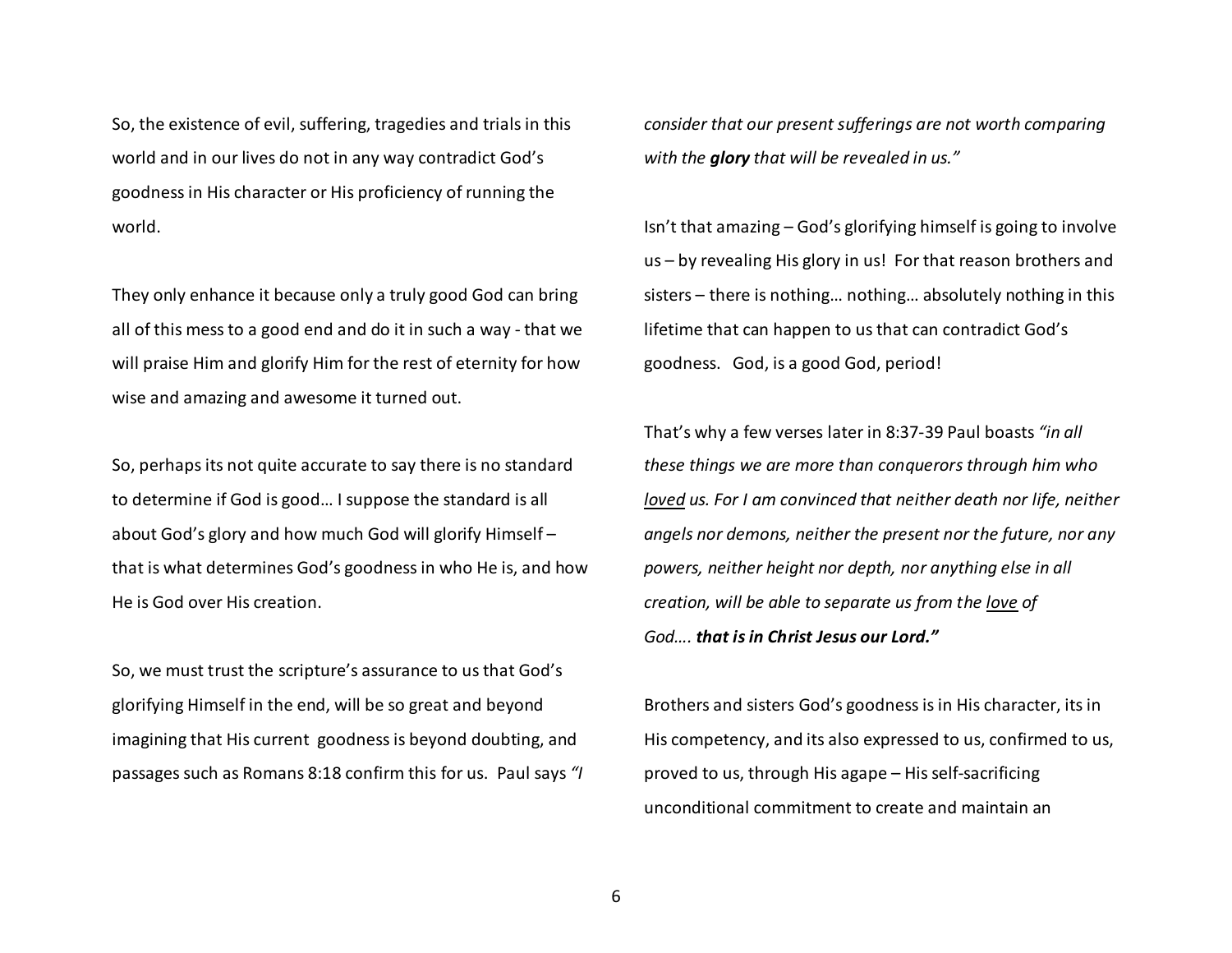undeserved relationship with us no matter what it costs Him – can we call that "love"?? Can we redefine what we mean by love… to mean that??

I hope so… because that is what the scripture is referring to when it says that "*God is love!*" and that is what we have to train our minds to think of when we read our English translations and what we communicate to others when we want to speak of God and His agape, His love.

So, let's walk through what we read from 1 John 4 this morning to solidify this definition of agape love in our hearts and minds.

Vs 7 -8 *"Dear friends, let us agape one another, for agape comes from God. Everyone who agapes has been born of God and knows God. Whoever does not agape does not know God, because God is agape."*

So here we see that agape is very important. Its important to correctly know what it is because it comes from God and if it is

not evident in our lives and how we relate to each other – that is an indicator that we do not actually know God… and that is at cross purposes with the whole point of this sermon series where we want to know God better. So, what might this agape be??

Vs 9 -10 *"This is how God showed his agape among us: He senthis one and only Son into the world that we might live through him. This is agape: not that we agaped God, but that he agaped us and sent his Son as an atoning sacrifice for our sins."*

Ok, so here we start to get some details on agape, God demonstrated it in the action of sending Jesus, the Word of God, to become flesh in this world – and the purpose of sending Jesus is for us to live… which implies that without Jesus we are not living… so agape is not affirmation of us in whatever state we may find ourselves, but a response to a dire need that we have – namely that we are not alive and need a way to live. So that's how God shows agape to us and its why God shows agape to us – we need a way to live.

7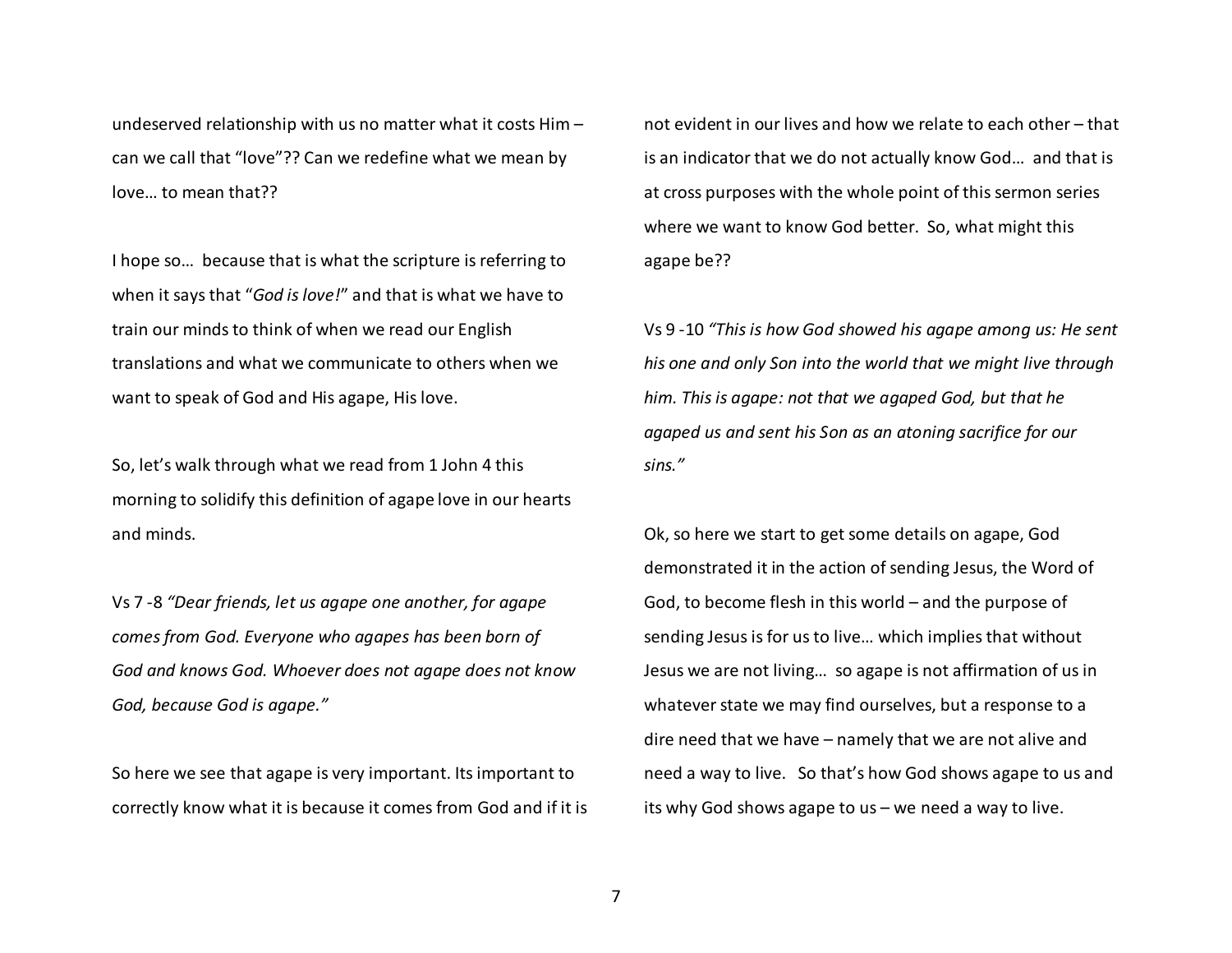The specifics of agape follow. It's a one-way action to start with. There was no action from our part towards God – not surprising because we are dead… not living… and this lack of action on our part is an offense to God and requires something to make up for it… it can't be overlooked it has to be dealt with. And in agape God is willing to deal with it by having Jesus sacrifice himself to atone for it.

Now John is summarizing things here. John is condensing everything that God has been working on since Adam and Eve failed the test in the Garden of Eden and condemned us all to sin and death… He is importing all the details about God's subsequent initiatives to restore and redeem His Covenant with the Creation and all people of the world through Noah, Abraham, Moses & Israel, and King David all the way up to Jesus Christ… that's all in the background here.

And John is also referencing all of the failures and covenant unfaithfulness that God has experienced with His people, all the ways in which they broke His Laws which were supposed to lead to life.. but instead sinned and experienced death.

And He is reminding us of the provisions by which God's people could acknowledge their sin and make atonement for it and receive His forgiveness and be restored by His blessings.

He is wrapping it all up… the entire story of the scripture, AND the backstory of the scripture where God in eternity past has always willingly and without hesitation and with great affection for us and His whole creation, purposed to do this and follow through on it regardless of what it will cost Him to do it… He is packaging ALL of this up in these few verses and saying: *"This! This is Agape! God is Agape!"* Do you see how this works?? Do you understand what John is saying??

That's why its paramount that you know the details of this story brothers and sisters! Have you taken the time to read through and become familiar with what this story is about? I hope you have… I hope you will go and get into that story brothers and sisters…. Like someone gets into the Marvel Movies, I pray that you'll become a bible story-geek!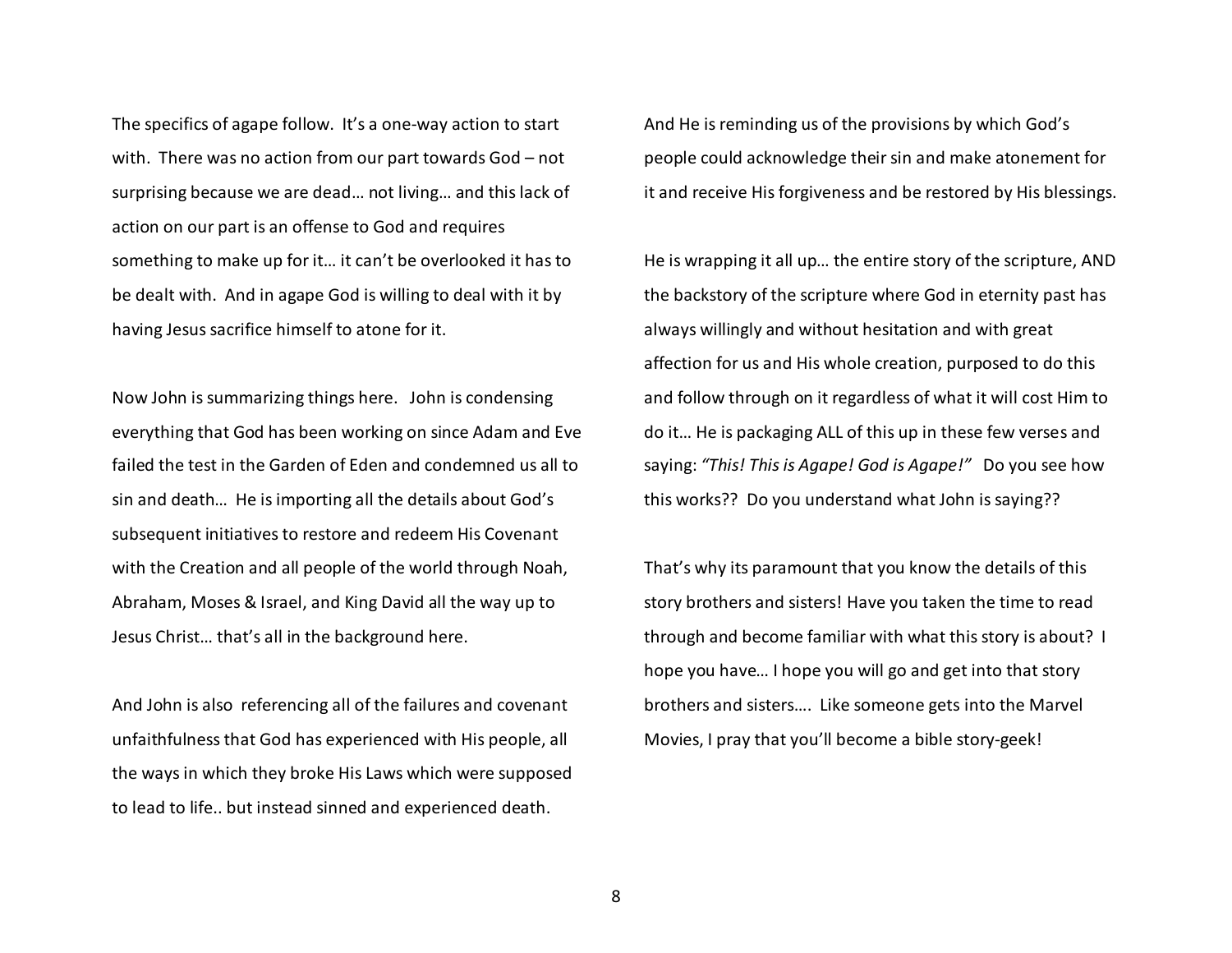Because then you'll really get it, you'll really understand how much content and truth and substance and meaning John is packing into in these short verses here when He says "*God is Agape!*"

And then you'll really understand how John is instructing us to relate to each other when He says *"Let us agape one another…"* and equally as important you'll understand what John is not instructing us to do and what we must avoid…

Because Just as John uses "agape" to represent and express all the nuances and details in God's plan of salvation, our society has come to use "love" to primarily represent and express all the nuances and expressions of humanism, where we determine for ourselves that standard by which we will define what is good.

Pizza is tasty and enjoyable and delicious – its good – therefore we "love" it. The affirmation of our peers and friends and neighbors is encouraging – its good – therefore we want to feel "the love." Romance is thrilling and exciting and

fulfilling, so regardless of where you find it, its good and thus #lovewins.

Humanism is all about us and our wants and needs and really all about OUR glory, and "love" is the English word that represents and communicates all of this as we use it in our speech.

So do you see why we have to be careful when we read the English translation of agape in passages like 1 John 4 so that we're not accidently or intentionally projecting humanism into what John is saying here and thus speaking falsely of God when we say God is love… because that's not actually God, and its certainly not good.

However – there is hope brothers and sisters because the selfless sacrificial aspect of God's agape is not completely lost from our usage of the English word love.

There are glimpses of it in our example of the *good* boyfriend who would sacrifice his Superbowl ticket in order to spend a